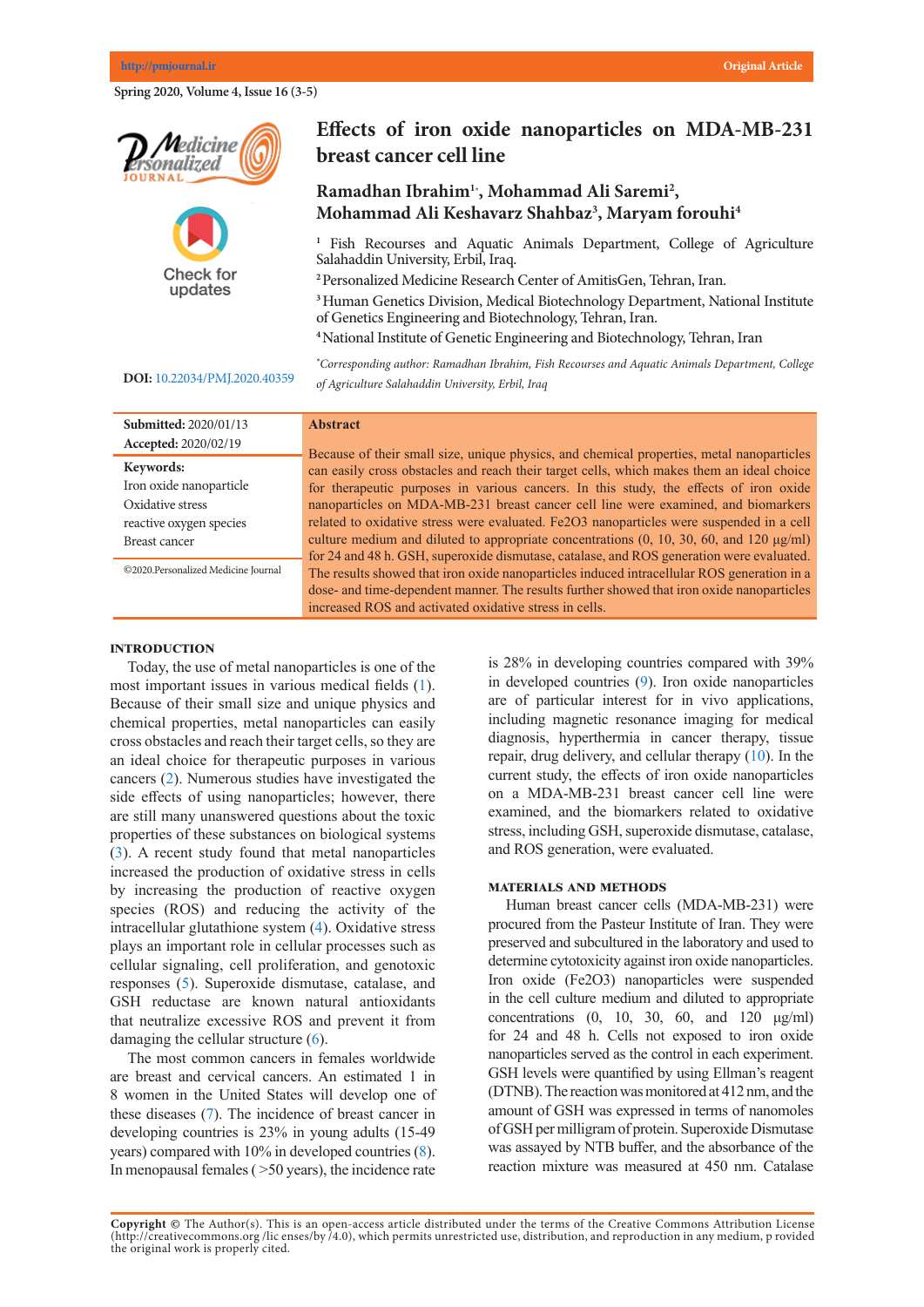activity was measured by its ability to split hydrogen peroxide (H2O2) within 1 min of incubation time. Catalase activity was expressed as micromoles of H2O2 decomposed per minute per milligram of protein. ROS generation was assessed in MDA-MB-231 cells using DCFH-DA dye as the fluorescence agent. Data was expressed as mean (±SE) and analyzed by one-way analysis of variance (ANOVA). A *p*-value <0.05 was considered statistically significant.

#### **Results**

The ability of iron oxide nanoparticles to induce oxidative stress was assayed by measuring levels of GSH, ROS, superoxide dismutase, and catalase in a MDA-MB-231 breast cancer cell line. The results showed that iron oxide nanoparticles induced intracellular ROS generation in a dose- and timedependent manner [\(Table 1\)](#page-1-1).

<span id="page-1-1"></span>**Table1.** Effect of treatment of different doses of iron oxide nanoparticles at different times on oxidative stress biomarkers of MDA-MB-231 breast cancer cell line

| <b>Stress oxidative</b><br><b>biomarker</b> | <b>ROS</b><br>(DCF-fluorescence) |     | GSH (nMcSH/mg) |      | <b>SOD</b> (Unit/ml) |     | <b>Catalase</b><br>$\frac{6}{6}$ of control) |     |
|---------------------------------------------|----------------------------------|-----|----------------|------|----------------------|-----|----------------------------------------------|-----|
| Treatment time                              | 24h                              | 48h | 24h            | 48h  | 24h                  | 48h | 24h                                          | 48h |
| Control                                     | 100                              | 102 | 14.5           | 14.6 | 2.1                  | 2.2 | 98                                           | 99  |
| $10 \text{ cone}$                           | 110                              | 115 | 14             | 13.8 | 1.9                  | 1.9 | 100                                          | 1.5 |
| 30 conc                                     | 125                              | 150 | 13.5           | 13   | 1.8                  | 1.5 | 97                                           | 88  |
| 60 conc                                     | 170                              | 180 | 12             | 11   | 1.5                  | 1.3 | 87                                           | 75  |
| $120 \text{ cone}$                          | 200                              | 230 | 9              | 5    | 1.4                  | 1.0 | 68                                           | 60  |

## **Discussion**

Iron oxide nanoparticles are widely used in a variety of medical fields, from magnetic resonance imaging to drug design. Still, there are concerns about the toxic properties and effects their use can have on the environment  $(11)$ . This study evaluated the effect of this substance on the oxidative stress of the MDA-MB-231 breast cancer cell line. The results showed that iron oxide nanoparticles can increase the oxidative stress activity of breast cancer cells by inducing the production of free radicals; thus, they are cytotoxic**.** Previous studies have shown that nanoparticles of various sizes and different chemical compositions attack mitochondria, which are redoxactive organelles. Mitochondria are a prominent site of ROS formation in cells exposed to nanoparticles. Therefore, nanoparticles may change the production of ROS and affect antioxidant defenses to induce oxidative stress ([12](#page-2-1)). By increasing the dose of iron oxide nanoparticles and increasing the treatment time, this study showed that ROS was increased and the values of GSH, SOD, and catalase were decreased significantly, indicating an increase in cell stress and a decrease in the cell antioxidant system. ROS typically include the superoxide radical (O2−), hydrogen peroxide (H2O2), and the hydroxyl radical (OH), which cause damage to cellular components including DNA damage and ultimately apoptotic cell death ([13](#page-2-2)). Previous studies have shown that ROS are involved in damaging DNA, causing damage to both purine and pyrimidine bases as well as the DNA backbone. The current results showed that iron oxide nanoparticles increased ROS and activate oxidative stress in cells.

### **Reference**

<span id="page-1-0"></span>1. Alghamdi IG, Hussain II, AlghamdiMS, El-SheemyMA (2013) The incidence rate of female breast cancer in Saudi Arabia: an observational descriptive epidemiological analysis of data from Saudi Cancer Registry 2001-2008. Breast Cancer Targets Ther 5:103–109 2. Jain TK, Reddy MK,Morales MA, Leslie-Pelecky DL, Labhasetwar V (2008) Biodistribution, clearance, and biocompatibility of iron oxide magnetic nanoparticles in rats. Mol Pharm 5(2):316–327

3. Lee KJ, An JH, Shin JS, Kim DH (2012) Synthesis and characterization of bicalutamide-loaded magnetic nanoparticles as anti-tumor drug carriers. J Nanosci Nanotechnol 12(2):1611–1615 4. Maeng JH, Lee DH, Jung KH, Bae YH, Park IS, Jeong S, Jeon YS, Shim CK, KimW, Kim J, Lee J, Lee YM, Kim JH, KimWH, Hon SS (2010) Multi-functional doxorubicin-loaded super paramagnetic iron oxide nanoparticles for chemotherapy and magnetic resonance imaging in liver cancer. Biomaterials 31(18):4995–5006

5. Jia Y, YuanM, Yuan H,Huang X, Sui X, Cui X, Tang F, Peng J, Chen J, Lu S,XuW, Zhang L,GuoQ (2012) Co-encapsulation ofmagnetic Fe3O4 nanoparticles and doxorubicin into biodegradable PLGA nanocarriers for intratumoral drug delivery. Int J Nanomedicine 63: 1697–1708

6. Li Y-F, Chen C (2011) Fate and toxicity of metallic and metalcontaining nanoparticles for biomedical applications. Small 7: 2965–2980

7. Singh N, Manshian B, Jenkins GJS, Griffiths SM, Williams PM, Maffeis TG, Wright CJ, Doak SH (2009) Nano genotoxicology: the DNA damaging potential of engineered nanomaterials. Biomaterials 30:3891–3914

8. Skocaj M, FilipicM, Petkovic J, Novak S (2011) Titaniumdioxide in our everyday life; is it safe? Radiol Oncol 45:227–247

9. Wang Y, AkerWG, Hwang HM, Yedjou CGYH et al (2011) A study of themechanism of in vitro cytotoxicity ofmetal oxide nanoparticles using catfish primary hepatocytes and human HepG2 cells. Sci Total Environ 409:4753–4762

10. van Maanen JM, Borm PJ, Knaapen A, van Herwijnen M, Schilderman PA, Smith KR, Aust AE, Tomatis M, Fubini B (1999)